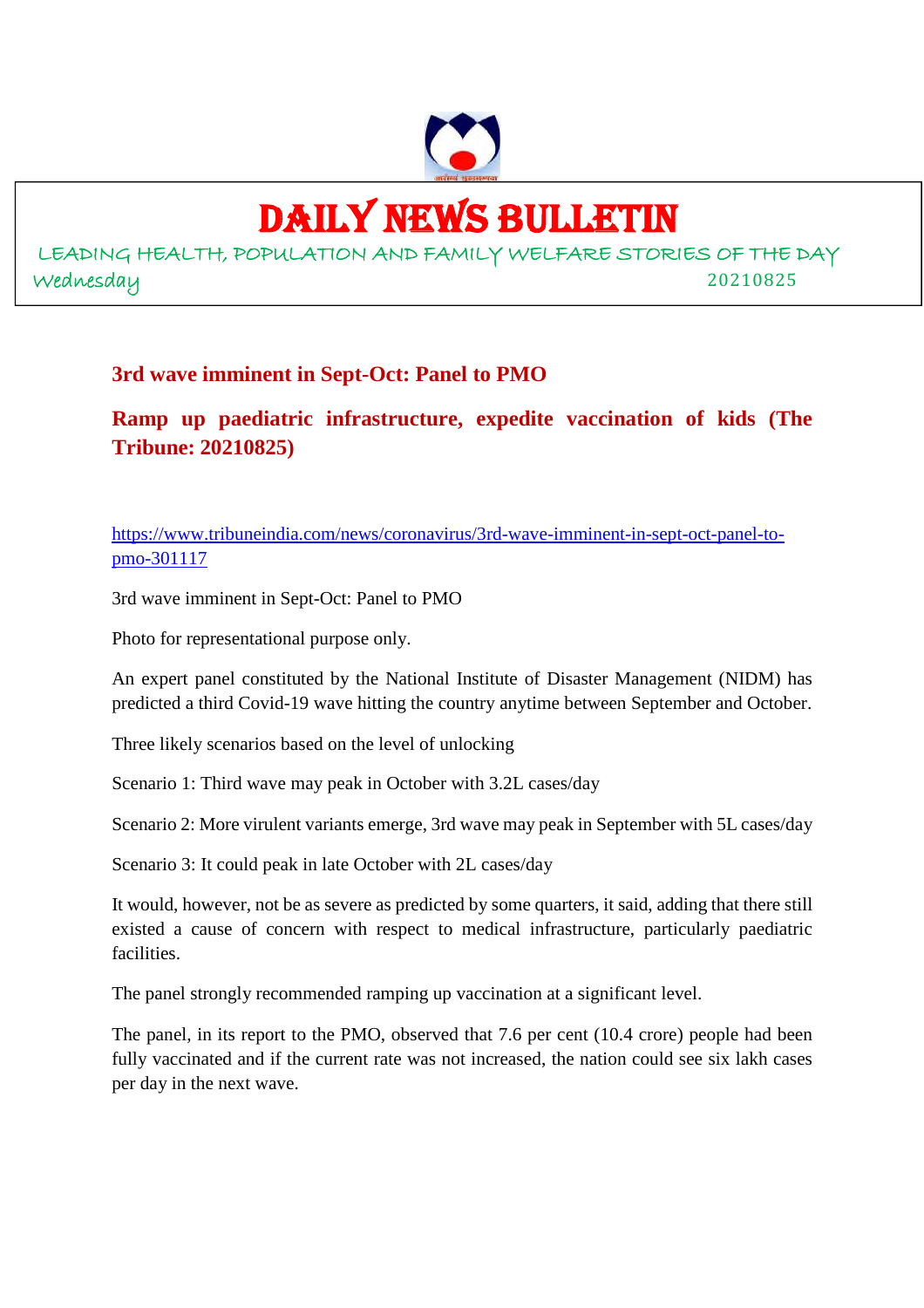

## **Antibody that fights many variants identified in US**

**Antibody that fights many variants identified in US (The Tribune: 20210825)**

https://www.tribuneindia.com/news/coronavirus/antibody-that-fights-many-variantsidentified-in-us-301349

A health worker collects a swab sample in Jakarta, Indonesia. REUTERS

Researchers have identified an antibody that is highly protective at low doses against a wide range of variants of the SARS-CoV-2 virus which causes Covid. The findings, posted as a preproof in the journal Immunity, could help develop new antibody-based therapies that are less likely to lose their potency as the virus mutates. The new antibody attaches to a part of the virus that differs little across the variants, meaning that it is unlikely for resistance to arise at this spot, the researchers said.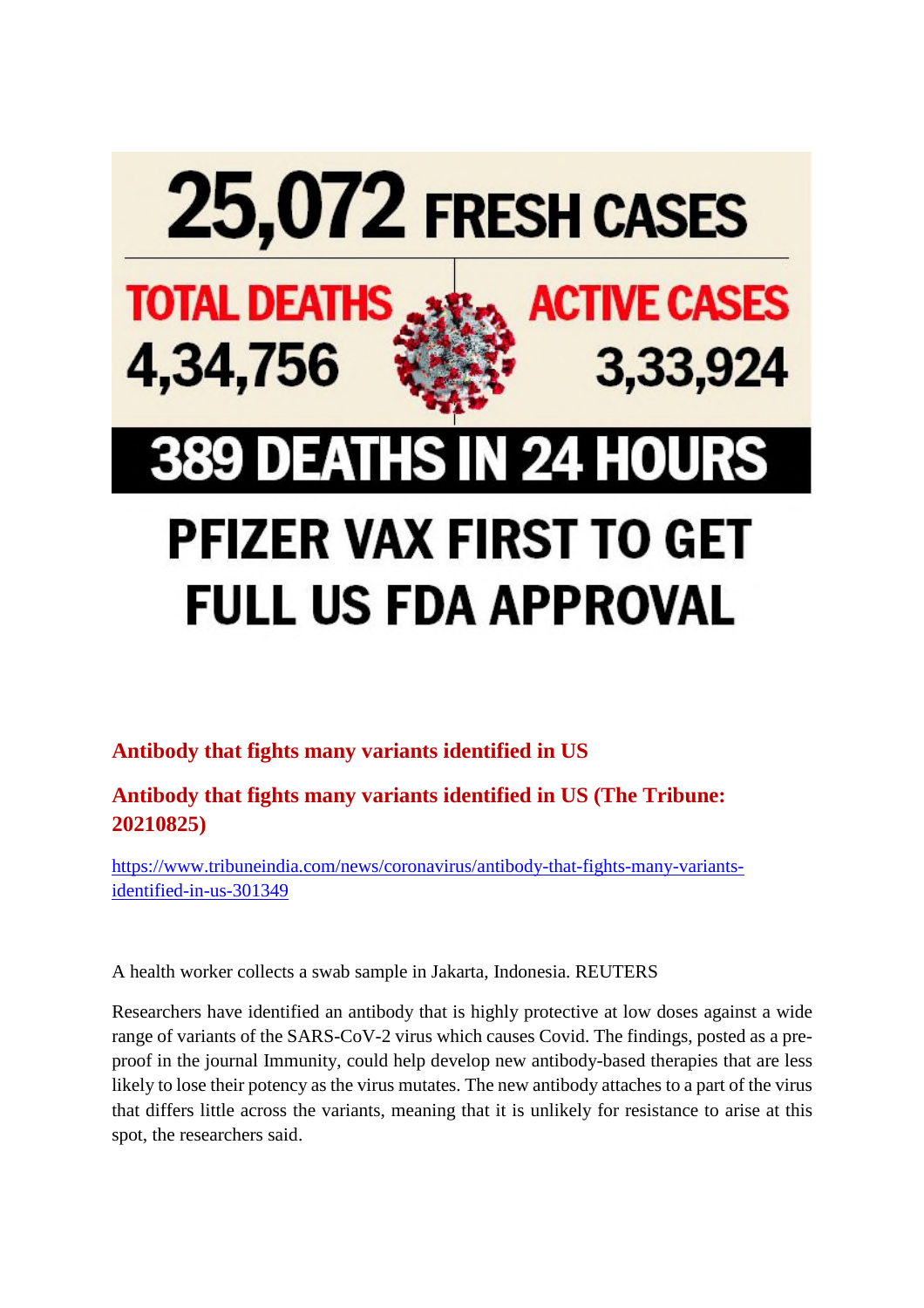"Current antibodies may work against some but not all variants," said Michael S Diamond, a professor at Washington University School of Medicine in St Louis, US. To find neutralising antibodies, the researchers immunised mice with a key part of the spike protein known as the receptor-binding domain (RBD) to reach the conclusion. — PTI

Lanka lauds India's help to curb virus

Sri Lanka's Foreign Minister GL Peiris appreciated India's support in fighting Covid and also \$15 million offer to preserve and promote Buddhist cultural sites in the island nation. PTI

#### **Covid vaccination appointments on WhatsApp**

## **Users can now book Covid vaccination appointments on WhatsApp (The Tribune: 20210825)**

https://www.tribuneindia.com/news/coronavirus/users-can-now-book-covid-vaccinationappointments-on-whatsapp-301420

On August 5, MyGov and WhatsApp had introduced the ability for users to download vaccine certificates from the chatbot

Users can now book Covid vaccination appointments on WhatsApp

Photo for representation only. iStock

WhatsApp on Tuesday said the MyGov Corona Helpdesk on its platform would now allow users to locate their nearest vaccination centre and book their vaccine appointments.

On August 5, MyGov and WhatsApp had introduced the ability for users to download vaccine certificates from the chatbot; and so far, over 32 lakh certificates have been downloaded by users across the country.

"The MyGov Corona Helpdesk on WhatsApp, since its launch in March 2020, has emerged as one of most authentic sources of Covid-related information during the pandemic and served as a critical instrument in fighting the public health crisis for over 41 million users across India," it added.

MyGov CEO Abhishek Singh said the MyGov Corona Helpdesk had been a path-breaking technological solution that benefited millions of citizens across the nation.

"Since its launch, MyGov Corona Helpdesk, enabled with support from Haptik and Turn.io, has evolved into a go-to platform that is not only helping citizens with authentic corona-related information but is now also aiding them in the process of vaccine booking as also finding vaccination centres and slots and downloading vaccination certificates," he added.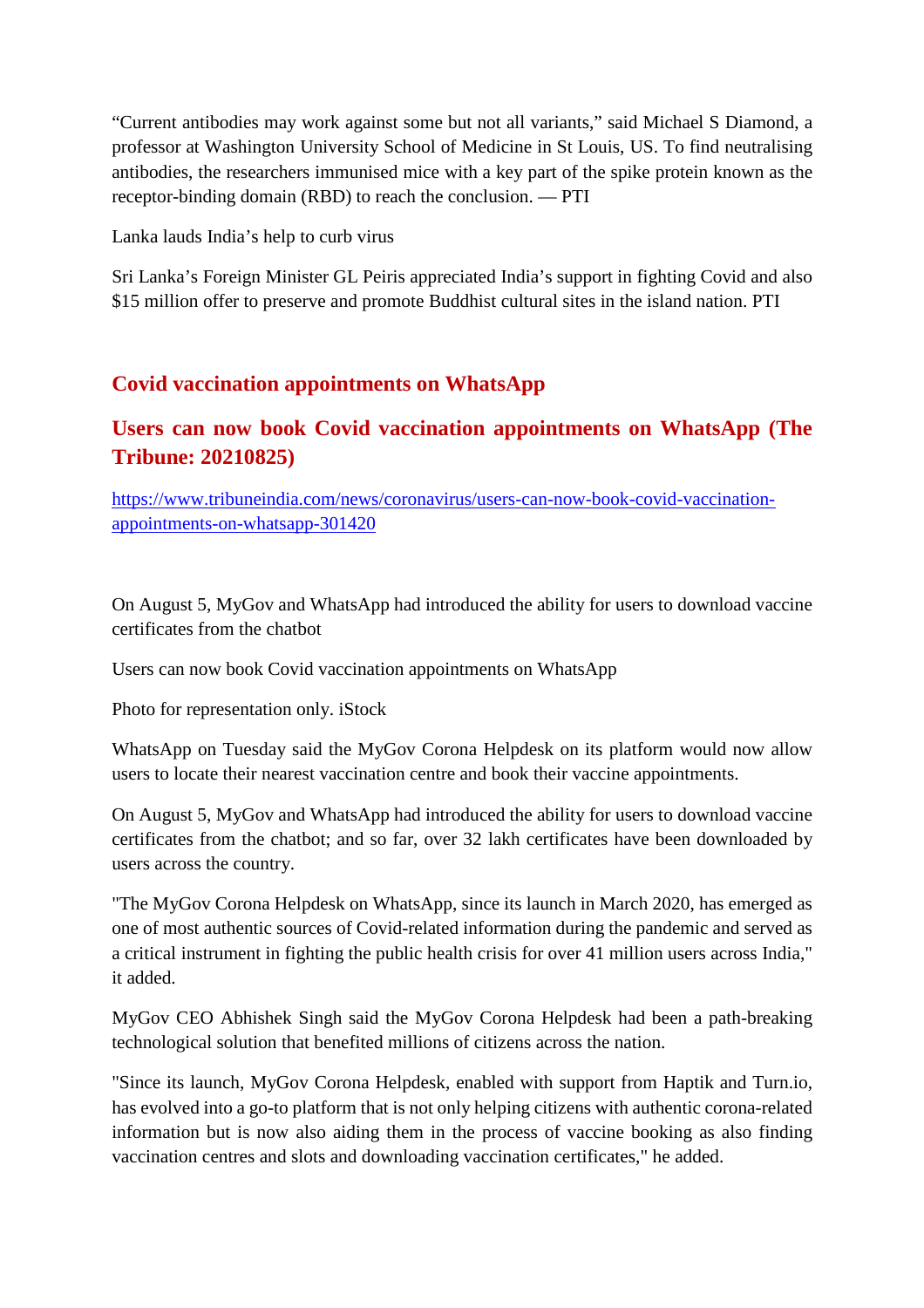It is enabling digital inclusion in the true sense as most people find the AI-based interface enabled on WhatsApp easier to navigate, he further said.

"Our collaboration has unlocked technology's potential to extend benefits to citizens. Judging by the large numbers of people who have placed their trust in the MyGov Corona Helpdesk chatbot and availed themselves of the benefits, this is an important step in our journey to become a digitally empowered country.

"As a platform, we are fully committed to supporting our government's efforts to help fight this pandemic," WhatsApp Public Policy Director Shivnath Thukral said.

To contact MyGov Corona Helpdesk chatbot, citizens can save the WhatsApp number +91 90131 51515 on their phones; start a chat by typing "Book Slot" and send it to the number. This will generate a six-digit one-time password on the respective mobile phone number.

Users then choose a preferred date and location, based on the PIN code and vaccine type. All users can follow this sequence to get a confirmation of their centre and day of their vaccine appointment. PTI

## **New Cases (The Asian Age: 20210825)**

http://onlineepaper.asianage.com/articledetailpage.aspx?id=15791727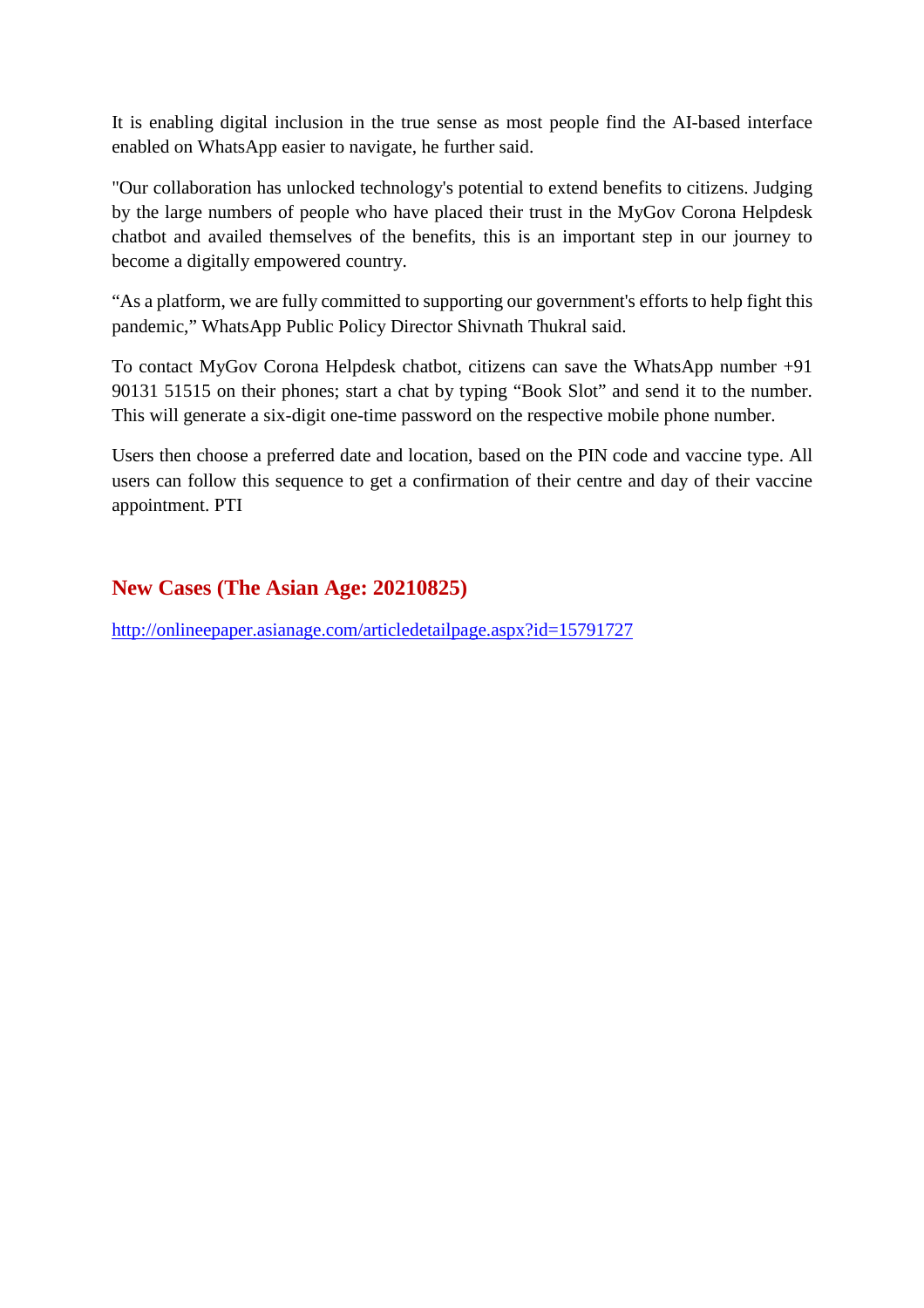

A policewoman of the city police's South West Traffic Guard teaches slum children at an open space beside the Majerhat railway station in Kolkata on Tuesday. These slum children have been deprived of education as they are not able to afford online classes, and the schools, colleges and other educational bodies are also closed due  $-PTI$ to the Covid-19 pandemic.

# India logs 25,467 new Covid cases, toll lowest since Mar.

**BHASKAR HARI SHARMA** NEW DELHI, AUG. 24

India added 25,467 new Covid-19 cases, while the active cases declined to 3,19,551, comprising 0.98 per cent of the total infections, the lowest since March 2020, according to the Union Health Ministry data updated on **Tuesday.** 

The total tally of Covid-19 cases has increased to 3,24,74,773.

The death toll has climbed to 4,35,110 with fresh fatalities. 354 according to the data updated at 8 am.

Union Health Minister Mansukh Mandaviya on Tuesday said that Covid-19 vaccine slots can now be booked via WhatsApp.

Elaborating on the process, he said one needs<br>to send "Book Slot" to MyGovIndia Corona Helpdesk on WhatsApp,<br>verify and then follow the requisite steps.

"Paving a new era of citizen convenience. Now, book #Covid-19 vaccine slots easily on your phone within minutes. Send 'Book Slot' to MyGovIndia

## **Hindu refugees from Pak living in** Guj to be given anti-Covid-19 jabs

Ahmedabad: Hindu refugees from Pakistan living in Gujarat on a Long Term Visa will be vaccinated against coronavirus as instructed by the Centre, the Gujarat government said on Tuesday. Gujarat minister of state for home, Pradipsinh<br>Jadeja, has held a review meeting with top officials, **DGP** including state Ashish Bhatia, to resolve various issues faced by these refugees settled in the western state.

steps...Book today: wa.me/919013151515." Mr Mandaviva tweeted.

The active cases were the lowest in 156 days. while the national Covid-19 recovery rate has<br>increased to 97.68 per<br>cent, the highest since March 2020, the ministry said. A reduction of 14373 cases has been recorded in the total number of active Covid-19 cases in a span of 24 hours.

Also, 16,47,526 tests were

Mr Jadeja said the BJP government in Gujarat<br>will ensure that refugees do not face any problems. He added the state government has decided to vaccinate these refugees against coronavirus as instructed by the Centre.

Mr Jadeja said the state government has already urged the Centre to ease the passport renewal process for those refugees who had arrived here from Pakistan before 2014. - PTI

tion of Covid-19 in the country to 50,93,91,792.

The daily positivity rate was recorded at 1.94 per cent. It has been less than three per cent for the last 28 days.

The weekly positivity rate was recorded at 1.90 per cent. It has been below three per cent for the last 60 days, according<br>to the ministry. The number of people who have recuperated from the disease surged to 3,17,20,112,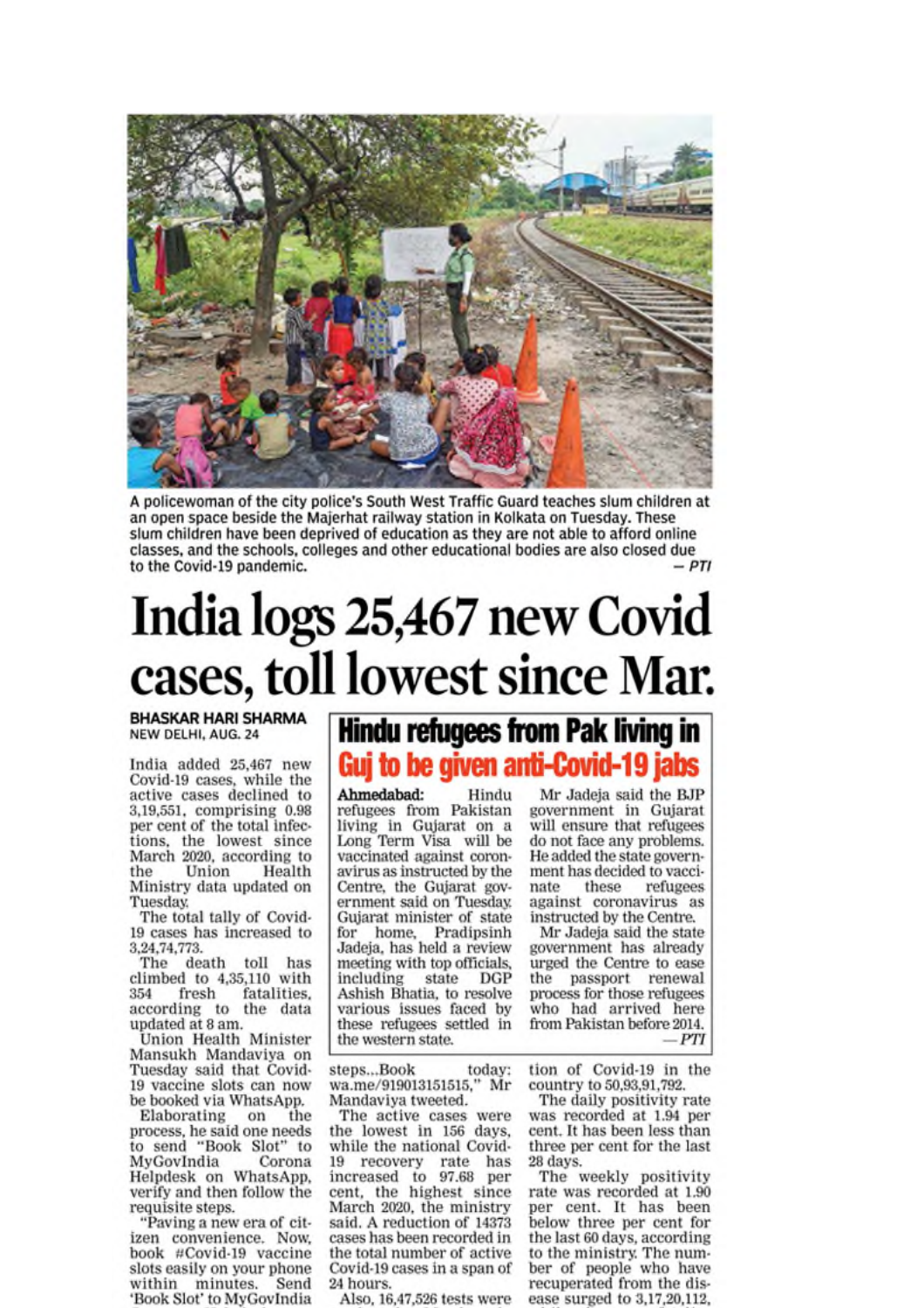## **India's population**

## **On India's population, let the data speak (The Indian Express: 20210825)**

https://indianexpress.com/article/opinion/columns/india-population-growth-census-familyplanning-fertility-rates-7469223/

Mohd Shahid, Manoj Kumar Jha write: Fertility rates are reflective of the progress in respective states on schooling, income levels, decline in neonatal and infant mortality rates and increase in the contraceptive prevalence rate.

The old slogan, "Hum do hamare do, woh panch unke pachchees (We are two, we have two; they are five and have 25)" is probably still potent enough to appeal to popular perceptions of "uncontrolled" Muslim population growth — despite scientific evidence to the contrary.

At a critical juncture, when the states and Union territories in India are experiencing a sharp decline in fertility rates, population laws are back in the conversation. Though there is nothing on "record" that these are specifically for Muslims, the writing on the wall is clear. And it is a travesty, given the facts and figures available from government agencies.

The recently released empirical data from the National Family Health Survey 2019-20 (NFHS-5) for 22 states and Union territories provides that except for three states — Bihar, Manipur and Meghalaya —the fertility rates have gone below the replacement level of 2.1 children per woman.

The total fertility rates (TFR) in the Union territories of Lakshwadeep and Jammu & Kashmir, which have sizeable Muslim populations, have gone substantially below the replacement level with 1.4 children per woman. In Jammu & Kashmir, this is on account of a modest percentage of women with 10 or more years of schooling (51.3 per cent), fewer women marrying before the age of 18 years (4.5 per cent), declining infant mortality (20 per 1,000 live births) and more current users of family planning methods (59.8 per cent).

In all the seven Northeastern states, the fertility rates range from 1.1 in Sikkim to 1.9 in Assam, except Manipur (2.2) and Meghalaya (2.9). In nine out of 10 states, fertility rates range from as low as 1.3 in Goa to as high as 1.9 in Gujarat. Among populous states, the TFR has gone down to 1.6 children in West Bengal. It is only 1.7 each in Maharashtra, Karnataka, Himachal Pradesh and Andhra Pradesh. In Telangana and Kerala, the fertility rate is getting stabilised at 1.8 children per woman. Even in Bihar, where the TFR is 3, there is a relative decline in fertility from 3.4 in NFHS-4 (2015-16). In NFHS-4 itself, as many as 23 states and Union Territories, including all the states in the south region, showed fertility below the replacement level. In Uttar Pradesh, too, there is a declining trend in TFR from 3.8 in NFHS-3 (2005-06) to 2.7 in NFHS-4 (2015-16).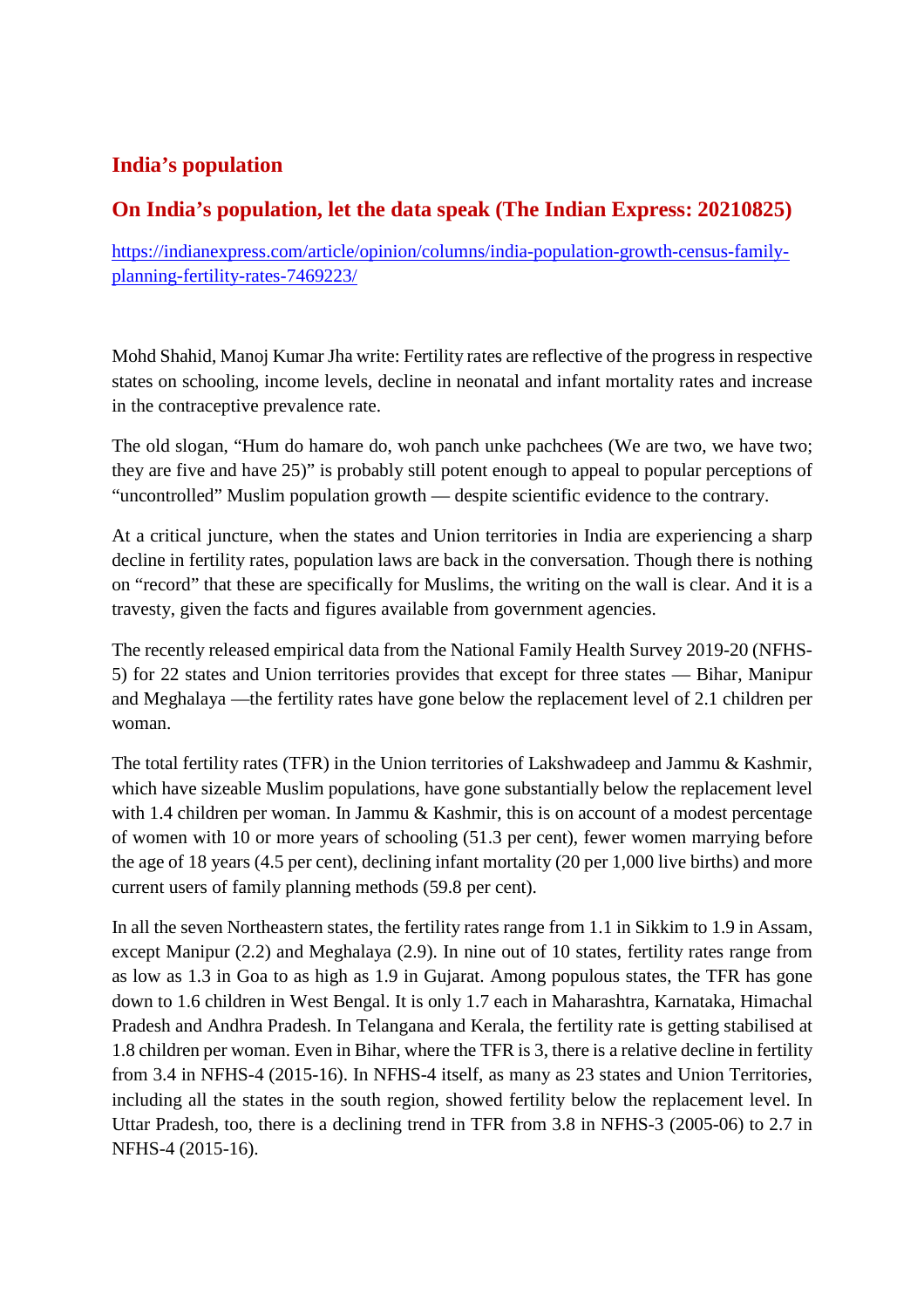In West Bengal, the figures for women with 10 or more years of schooling (32.9per cent) and women marrying before age 18 years (41.6 per cent) are almost similar to Bihar and worse than Uttar Pradesh. But it seems that West Bengal reached a TFR of 1.6 on account of sharply declining neonatal mortality rate (15.5 per cent), infant mortality rate (22.0 per cent) and high contraceptive prevalence rate (74.4 per cent). In brief, the probable fruit of better health facilities and wider contraceptive choices.

If an alarm bell is to be pressed, then it is not for population laws but for declining fertility. Replacement level fertility demands heavy investment in education, health and employment opportunities so that the "limited working population" in the near future is robust and skilled enough. What is needed is a comprehensive policy ensuring dignified living — easy access to quality education, better health services and sound livelihood opportunities.

Let the data speak on the "need" for population laws. The NFHS-4 (2015-16) shows interesting linkages of fertility with education and economic well-being. For example, women with no schooling have an average of 3.1 children, compared with 1.7 children for women with 12 or more years of schooling. Among Hindus, TFR was 2.1 and among Muslims it was 2.6, that is a difference of 0.5 children. For the same period, the most populous state, Uttar Pradesh, had a TFR of 2.7; in the case of Muslims, it was 0.6 points more than that of Hindus. In some states with high Muslim populations, the TFR of Muslims was little more than that of Hindus — 0.6 in West Bengal, 0.8 in Assam and 1.0 in Bihar (NFHS-5). For sure, this difference in TFR does not support the charade that Muslim population will overtake Hindus.

Lest there be any doubt left, one must understand that there is a steep decline in the fertility of Muslims from NFHS-1 (1992-93) to NFHS-4 (2015-16) (by 1.78 in comparison to 1.17 for Hindus). There is also a continuous decline in the population growth rate over decades. The decline in decadal growth rate was sharp in Census 2011 and sharper for Muslims. The decadal growth rate (2001-2011) for Muslims was 24.6 per cent in Census 2011. Though high, it marked a sharp decline from 29.5 per cent, which was registered in Census 2001. This decline of 4.9 per cent among the Muslims is higher than the corresponding 3.1 per cent decline for the Hindu community, whose decadal growth percentage declined from 19.9 (1991-2001) to 16.8 (2001-2011).

Before we forget the propaganda of Muslims "having more wives", last available figures from Census 1971 provide that the incidence of polygyny (two or more wives) is highest among Adivasis (15.25 per cent) followed by Buddhists (7.9 per cent), Jains (6.27 per cent), Hindus (5.80 per cent) and Muslims (5.70 per cent).

Fertility rates are reflective of the progress in respective states on schooling, income levels, decline in neonatal and infant mortality rates and increase in the contraceptive prevalence rate. States with relatively higher TFR like Bihar and Uttar Pradesh need to work on these fronts. Hence, any talk of population laws in India at this juncture would at best be like putting the cart before the horse.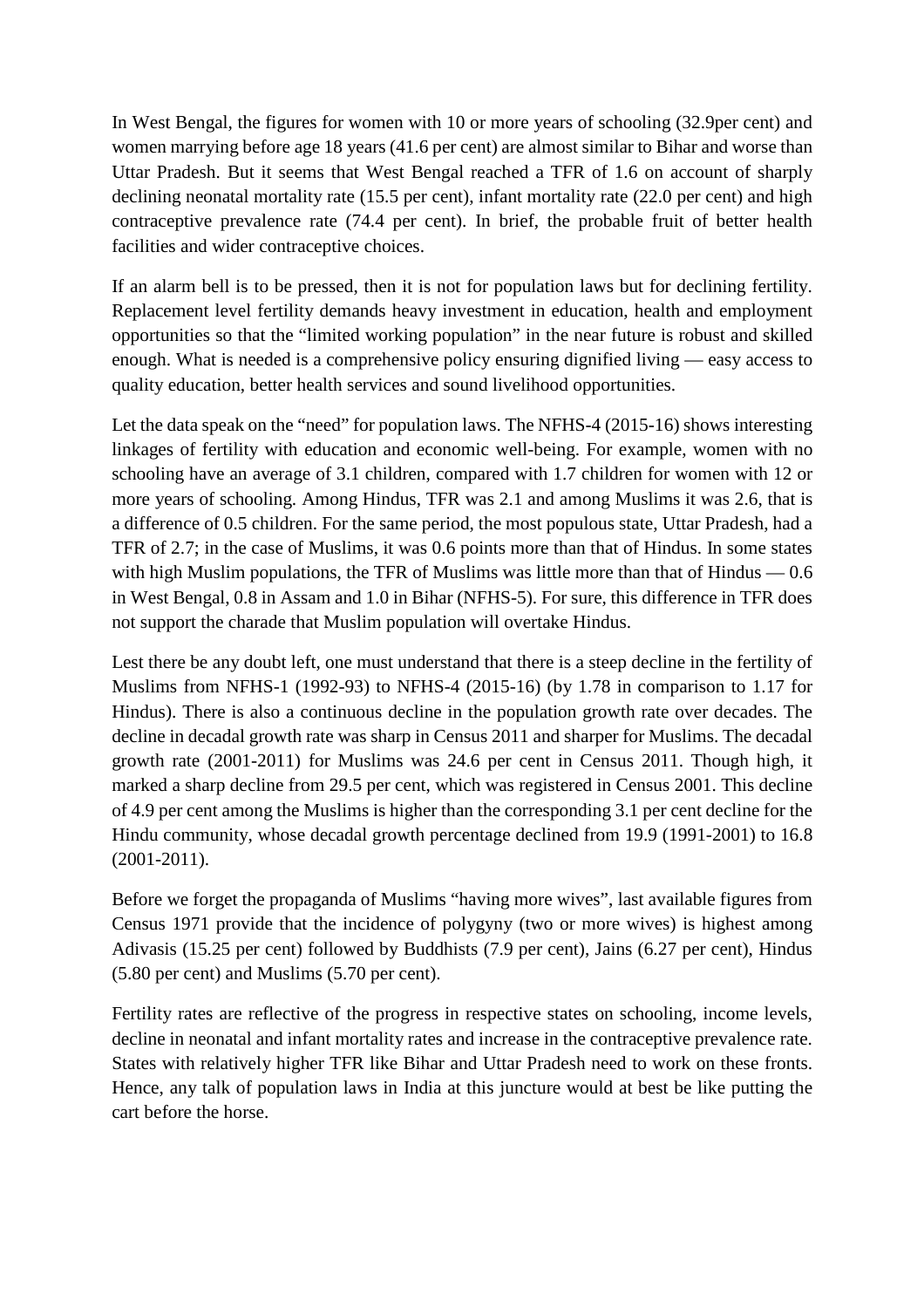#### **Protein count**

## **The protein count: Do you need supplements even if you don't work out? (The Indian Express: 20210825)**

https://indianexpress.com/article/lifestyle/health/protein-count-supplements-work-outnatural-proteins-exercising-weigh-training-health-fitness-7468171/

Doctors say incorporating protein supplements in your diet with no workout at all is not recommended

proteins, protein supplements, how much protein does one need, do you need protein supplements, protein supplements for working out, training, natural proteins vs protein supplements, indian express newsA healthy individual needs 1 g protein per kg body weight per day. When training, however, they need about a half gram of protein per pound of body weight. (Photo: Getty/Thinkstock)

For those who work out, protein supplements are a part of their life. Protein intake may vary from person to person, but a diet is incomplete without it.

Medical researchers advise against protein supplements for an average person, because the amount of protein every person requires depends on factors like age, sex, health and activity level. Ideally, your daily food should provide you with the required protein, say Dr Sanjay Shah, general physician, Fortis Hospital, Mulund and Shweta Mahadik, clinical nutritionist, Fortis Hospital Kalyan.

But many sports trainers continue to push them on amateur athletes.

ALSO READ |Nutritionist explains the connection between premature ageing and lack of fats in diet

The question then arises of whether you need protein when you exercise, particularly when you try to build muscle through weightlifting or other forms of resistance training. The doctors answer in the affirmative. "The process of building muscle involves causing damage to muscle filaments and then rebuilding them, and this requires more protein," they say.

Why do we need proteins?

Protein is an essential macronutrient made up of amino acids. These chain-like compounds can be broken apart and put back together in a nearly endless variety of patterns which are used to create different kinds of cells.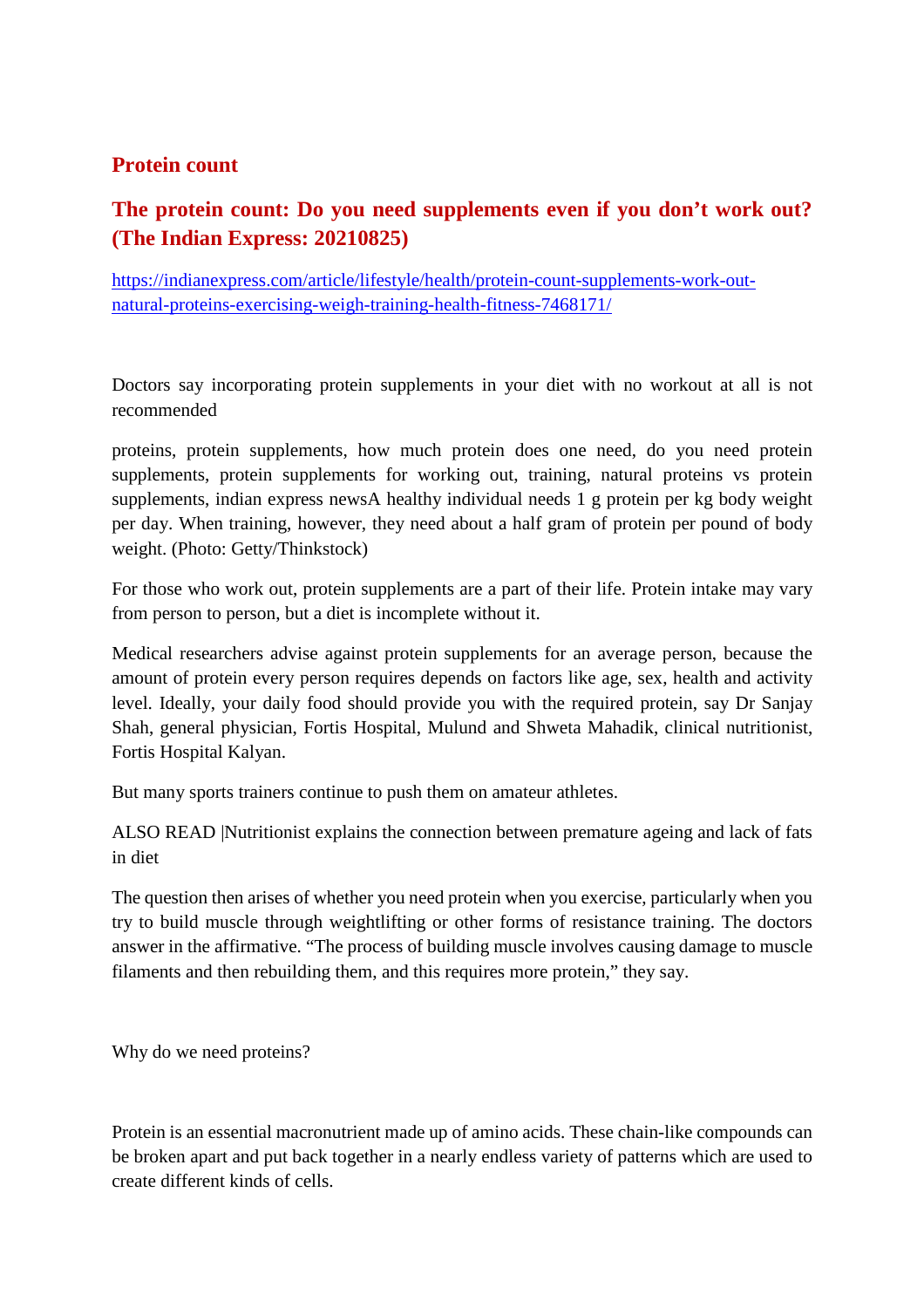"Your body can make some of these amino acids on its own, but not all of them. The complete proteins found in animal products are your best sources of the essential amino acids that your body cannot produce."

ALSO READ |Don't like milk? Check out these easily available non-dairy sources of calcium

But keep in mind that you shouldn't consume extra protein. "Dairy products are also high in protein, as are certain green leafy vegetables and legumes. Too much protein can put a strain on your kidneys, so if you're using protein supplements to lose or maintain weight without working out, you need to balance your diet with fresh fruits, vegetables, whole grains, healthy fats and 1-2 litres of water per day. Tofu, soya milk, lentils, chickpeas, pinto beans, almond milk, nuts and oil seeds like sunflower, pumpkin seeds, sesame seeds etc., are rich sources of protein for vegetarians and vegans," they explain.

Consuming proteins in the right way

A healthy individual needs 1g protein per kg body weight per day. When training, however, they need about a half gram of protein per pound of body weight.

proteins, protein supplements, how much protein does one need, do you need protein supplements, protein supplements for working out, training, natural proteins vs protein supplements, indian express news If you're using protein supplements to lose or maintain weight without working out, you need to balance your diet with fresh fruits, vegetables, whole grains, healthy fats and 1-2 litres of water per day. (Photo: Getty/Thinkstock)

"If you want to slim down or need more protein in your diet, feel free to have a protein shake on your off-training days. For example, if you skip breakfast or have a meeting to rush to in the morning, drinking a protein shake can provide you with the energy needed to function optimally. These, however, cannot replace meals; their role is to supplement your diet only," the experts say.

The risk factor is that all food and beverages provide calories. Protein supplements — in the form of shakes and bars — are no exception. They work best when used as part of a training program since they fuel your muscles into growth and increase fat burning.

ALSO READ |From tea, coffee to milk and apples: Nutritionist suggests the best time to have them

Keep in mind

The doctors say that incorporating protein supplements in your diet with no workout at all is not recommended. "If you go overboard, you may end up gaining weight — especially if you have a sedentary lifestyle. You may also develop hyperaminoacidemia (excess of amino acid in the bloodstream) with nausea and diarrhoea symptoms; other health concerns may include kidney problems. Extra intake will slow down the kidney's metabolism.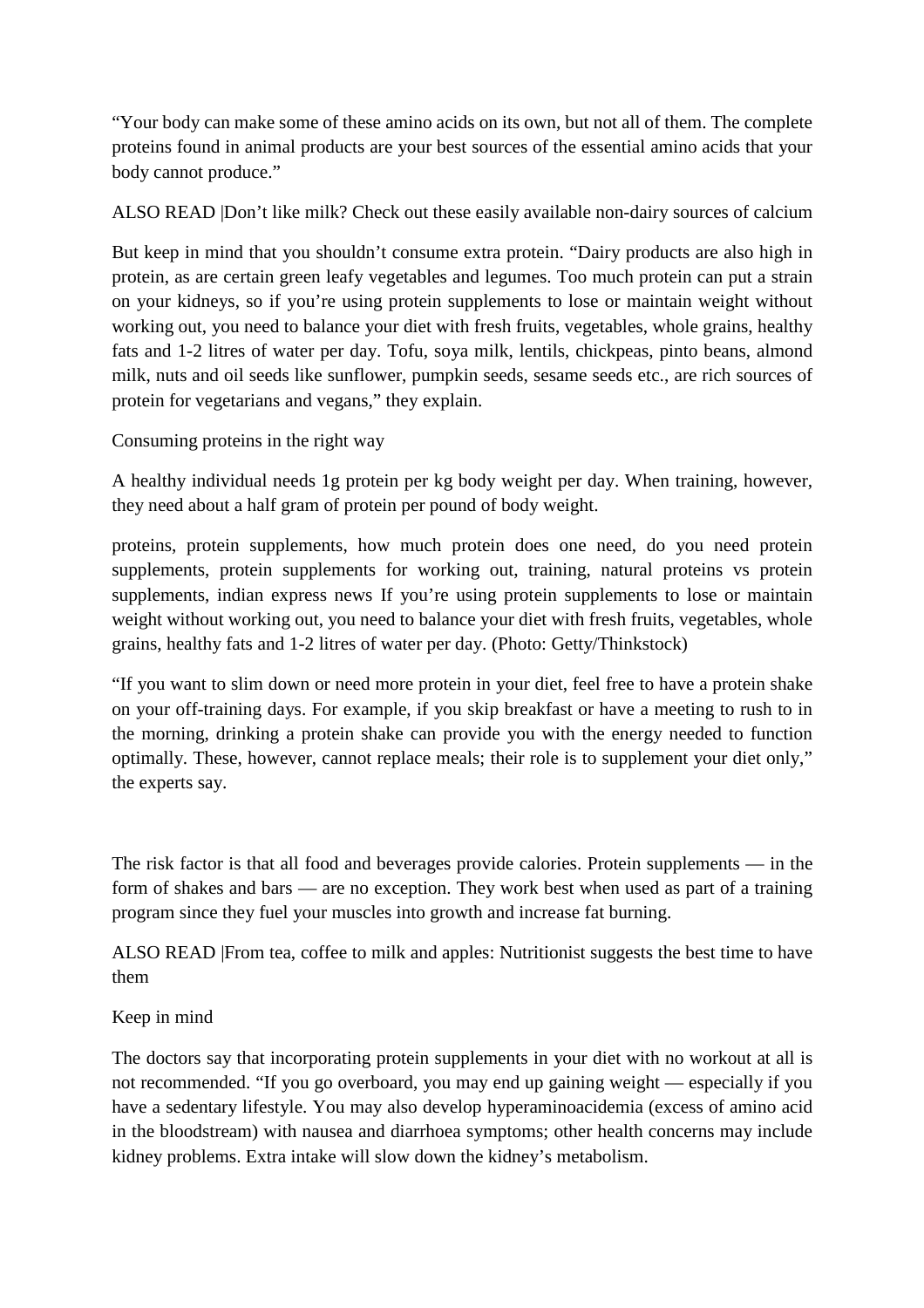"If you need to consume more protein, but you do not exercise, it is best to have natural sources of the macronutrient — as mentioned above — coupled with minimum exercising. Remember to keep the nutrition factor high, and the calorie counts low if you aren't exercising– to burn off extra calories."



#### **5 diet and lifestyle measures**

## **5 diet and lifestyle measures to ward off heartburn (The Indian Express: 20210825)**

https://indianexpress.com/article/lifestyle/health/5-diet-and-lifestyle-measures-to-ward-offheartburn-7468573/

If you already have acid reflux, there's much you can do to minimize symptoms and perhaps avoid them entirely

acid refluxReflux can also affect the respiratory tract, resulting in hoarseness, wheezing, postnasal drip, cough or asthma. (Source: Getty Images/Thinkstock)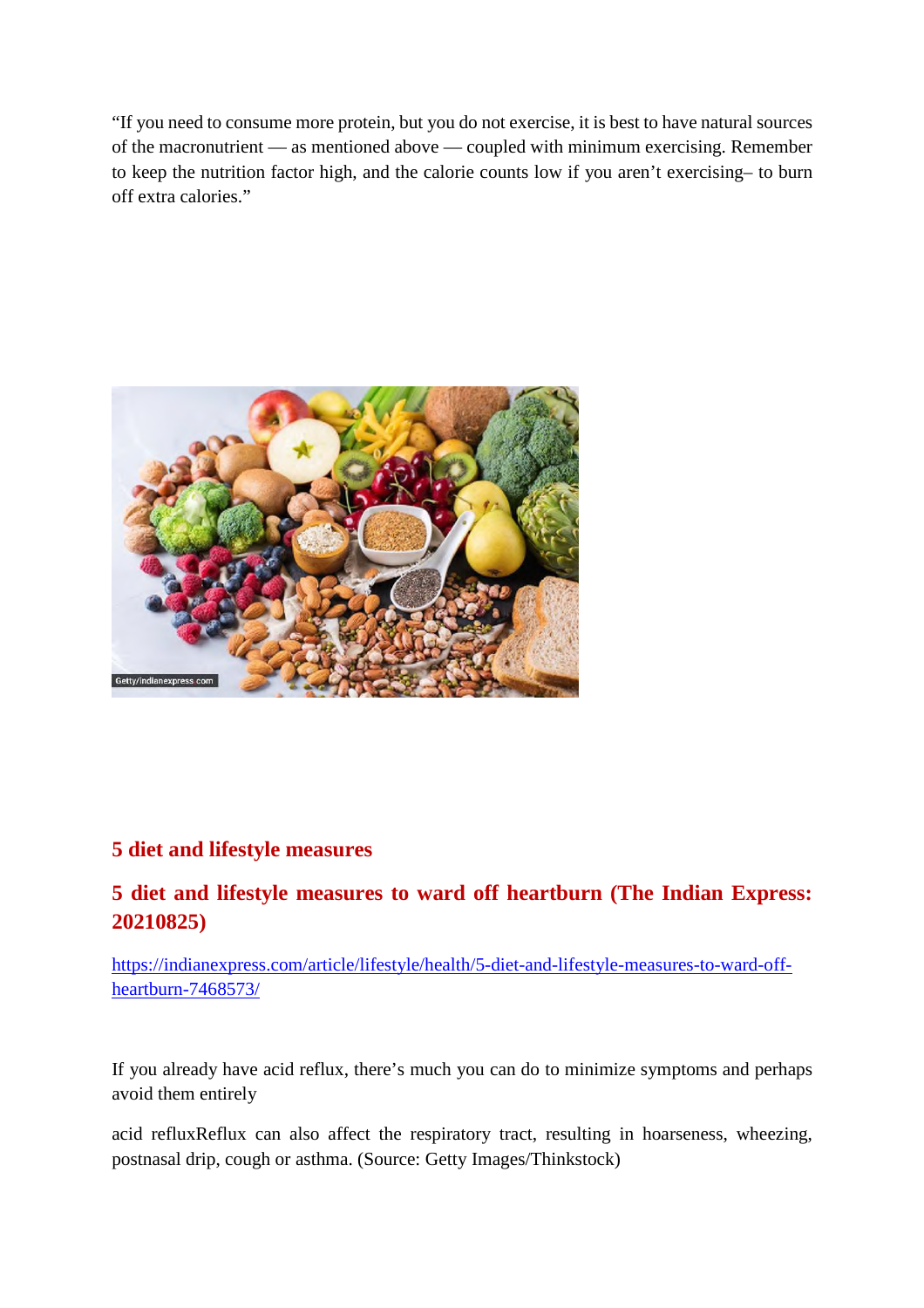#### Written by Jane E. Brody

The childhood admonition to refrain from swimming for an hour after eating, ostensibly to avoid cramp, is not nearly long enough for me anymore. I now have to wait at least two hours before attempting any vigorous activity, or chores that involve bending over, to avoid the miserable sensation of acid reflux, commonly recognized by its frequent symptom of heartburn.

I've also found that a favorite breakfast food — peanut butter — is especially troublesome, along with smoked fish, pickled herring or brewed coffee on an empty stomach.

How common is acid reflux?

Acid reflux is among the most frequent health complaints of American adults, and may have become even more common in the wake of pandemic-related stress and weight gain. Late last year, pharmacies reported an unprecedented run on antacids by people described as having a "pandemic stomach," leaving those with serious ailments that required such products often out of luck.

#### ALSO READ |Natural ways to prevent indigestion and acidity

Even before the pandemic, an online survey from 2019 of more than 71,000 adults found that nearly a third reported that they were affected at least weekly by the discomforting symptoms of acid reflux, in which a small amount of stomach contents reverses course and backs up into the esophagus.

#### What are the symptoms?

Common symptoms include a burning feeling in the chest, a sensation of a lump in the throat, belching and bloating, and regurgitation into the mouth of highly acidic, partially digested food from the stomach. Reflux can also affect the respiratory tract, resulting in hoarseness, wheezing, postnasal drip, cough or asthma.

But persistent acid reflux is more than just annoying. If it occurs too often and persists for too long, it can erode the lining of the esophagus and increase the risk of developing a deadly cancer called esophageal adenocarcinoma.

5 ways to reduce your reflux risk?

A Harvard research team recently reported that many people could avoid this misery by adhering to an anti-reflux lifestyle. The researchers analyzed periodic health surveys over 12 years from more than 40,000 nurses and identified five lifestyle characteristics that helped keep acid reflux at bay.

The more of these behaviors the nurses adhered to, the lower their risk of developing GERD, the popular acronym for gastroesophageal reflux disease, the most persistent and potentially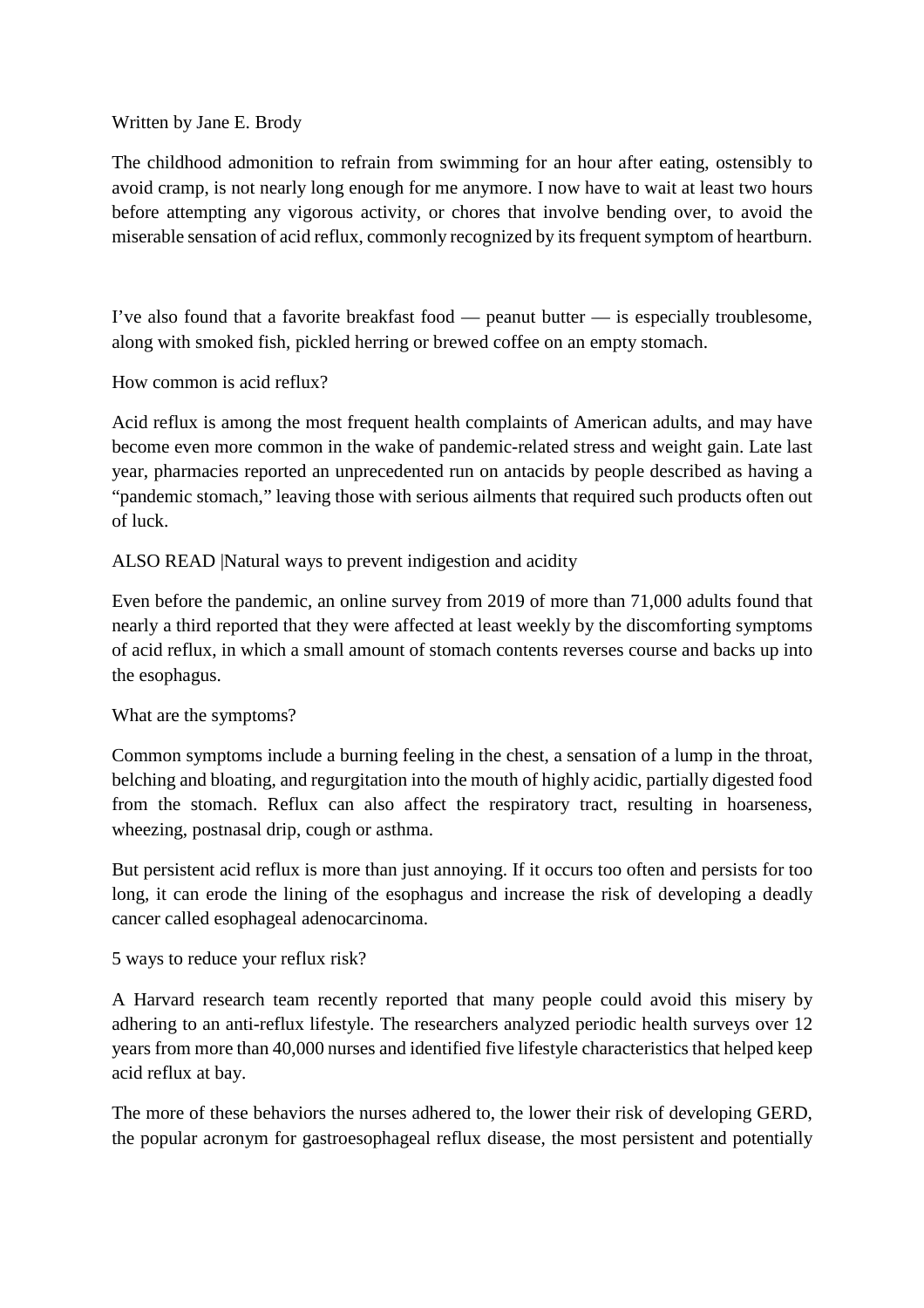serious form of acid reflux. Following all five behaviors reduced the overall risk of developing GERD symptoms by 37 percent.

1. MAINTAIN A HEALTHY BODY WEIGHT: An analysis of the medical literature led by Dr. Jesper Lagergren of the Karolinska Institute in Stockholm found that GERD affected about 22 percent of people who were classified as obese, compared with about 14 percent of those who were not obese. After you eat, a muscular sphincter at the bottom of the esophagus opens to let food enter the stomach, and then closes to keep it from reversing direction. An oversized abdomen can put excess pressure on this sphincter and may prevent it from closing when it should, allowing contents from the acidic stomach to leach into the esophagus.

2. DON'T SMOKE: Dr. Lagergren's team found that tobacco can extend the time it takes for acidic foods to leave the esophagus. In an analysis of 30 studies, GERD affected about 20 percent of smokers, compared with about 16 percent of nonsmokers.

3. EXERCISE: Those who engaged in moderate to vigorous physical activity for at least 30 minutes per day were less likely to develop symptoms of GERD, the Harvard team reported.

4. CUT DOWN ON COFFEE, TEA AND SODA: The risk of GERD was reduced among those who consumed no more than two cups of coffee, tea or soda each day.

5. FOLLOW A HEART-HEALTHY DIET: Those who followed a Mediterranean-style diet, for example, featuring fruits and vegetables, legumes, fish, poultry and whole grains, but little or no red meat and other sources of saturated fats, were less likely to develop acid reflux.

Genetics can also affect one's risk of developing acid reflux, so people with a family history of the problem would do best to avoid the risks highlighted above. Doing so will also help protect against leading killers like heart disease, diabetes and many forms of cancer.

How to manage symptoms

If you already have acid reflux, there's much you can do to minimize symptoms and perhaps avoid them entirely. Instead of consuming large meals, eat smaller ones more often. Minimize fatty foods and skip fried and fast foods entirely. A friend uses an air fryer to achieve a crispy skin on chicken, but I prefer grilled chicken and skip the skin. Choose lean meats (if you eat meat) and low-fat or nonfat dairy products, and avoid eating within three hours of bedtime. Also, try sleeping as if on a recliner, with the head of the bed propped higher than the foot.

Foods that many people with GERD find most irritating include tomatoes and citrus (like oranges and grapefruit) and their juices, coffee (even decaf for some people), alcoholic and carbonated beverages, spicy foods, garlic, chocolate and peppermint. I long ago switched to low-acid orange juice, consuming only a few ounces a day to dissolve a fiber supplement. I've also found instant coffee to be less irritating than brewed, and drink the latter only with food to help protect my digestive tract.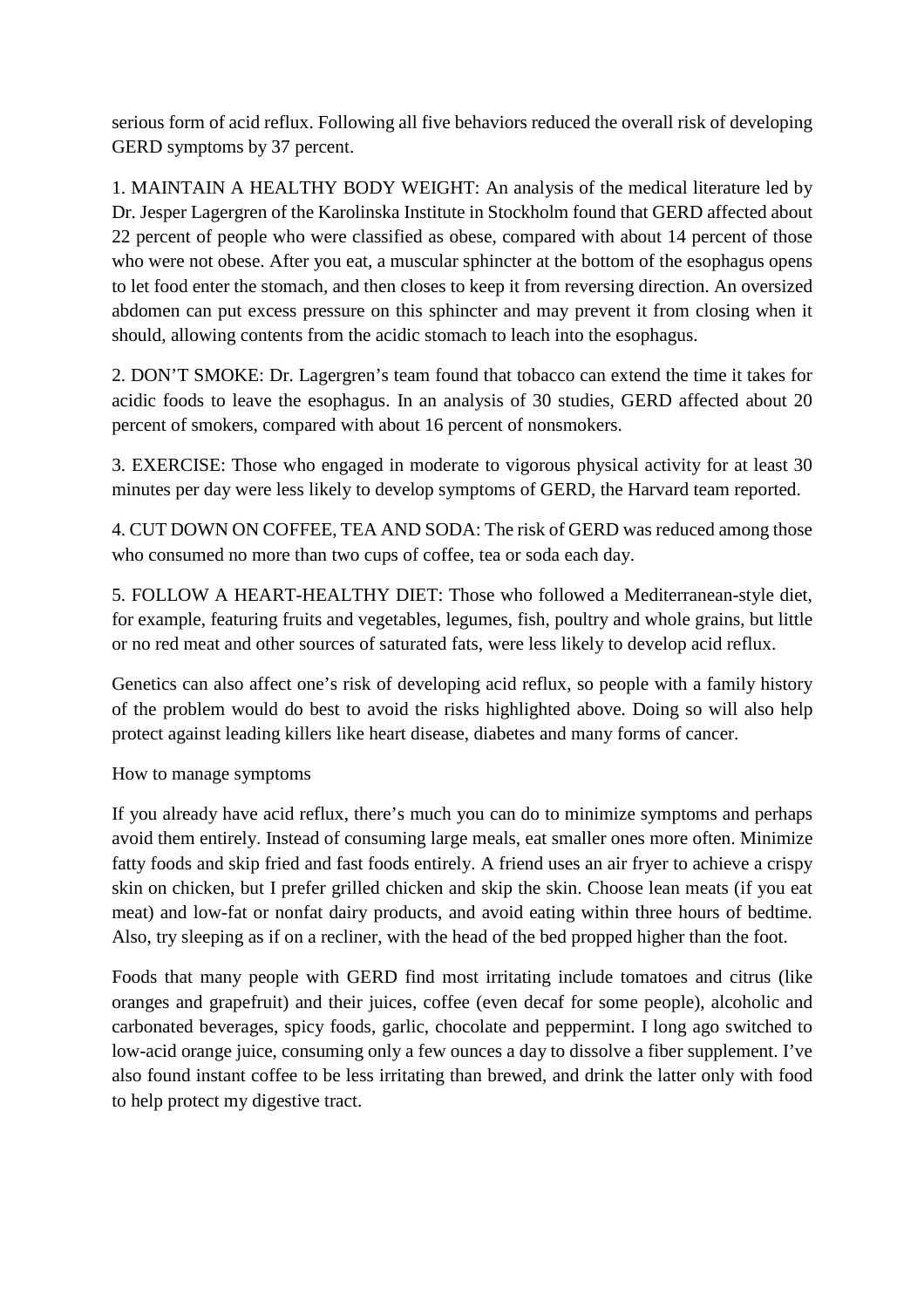To counter an occasional unexpected attack of heartburn, many people use a quick-acting antacid like Tums (calcium carbonate) to help neutralize stomach acid. A more modern remedy, an H2 receptor blocker like Pepcid (famotidine), can relieve symptoms within about 20 minutes by blocking the histamine receptors in the stomach that trigger acid production.

ALSO READ |A nutritionist shares 3 food hacks to prevent acidity

But chronic reflux sufferers may find the most effective relief with medications called proton pump inhibitors, or P.P.I.s, that shut down acid production in the stomach. Popular brands, sold over-the-counter and in higher doses by prescription, include Nexium (esomeprazole), Prevacid (lansoprazole) and Prilosec (omeprazole). They're among the country's top-selling drugs.

However, like any medication, drugs that fight reflux can have side effects, so trial-and-error may be needed to find a product that works best for you. Also, the drugs should be used only as long as needed to control symptoms. Taken long-term, the P.P.I.s have been linked to a small increased risk of developing serious complications, including kidney disease, osteoporosis, stomach cancer, C. difficile infection and pneumonia.

## **Effective exercises**

## **Effective exercises to increase lung capacity, reduce body stiffness (The Indian Express: 20210825)**

https://indianexpress.com/article/lifestyle/fitness/post-covid-fitness-exercises-lung-capacitystiffness-yasmin-karachiwala-7309248/

"Always check with your doctor before starting a new exercise regime," suggested Dr Bhavik Patel, medical operations, Bhatia Hospital Mumbai

Yasmin Karachiwala, post covid exercises, what exercises to do after covid, indianexpress.com, indianexpress, long covid, fatigue, fitness post covid,If your symptoms are not mild or you are yet to fully recover, please consult your physician/doctor before doing any exercises. (Source: Pixabay)

It is advised to allow the body to take its time to heal and hence, only indulge in basic exercises after recovering from Covid-19. But if you are not too sure about where and how to begin, here is some help from Pilates trainer Yasmin Karachiwala who had earlier shared how a set of exercises helped her to reduce body stiffness as well as increase lung capacity in the post-Covid phase.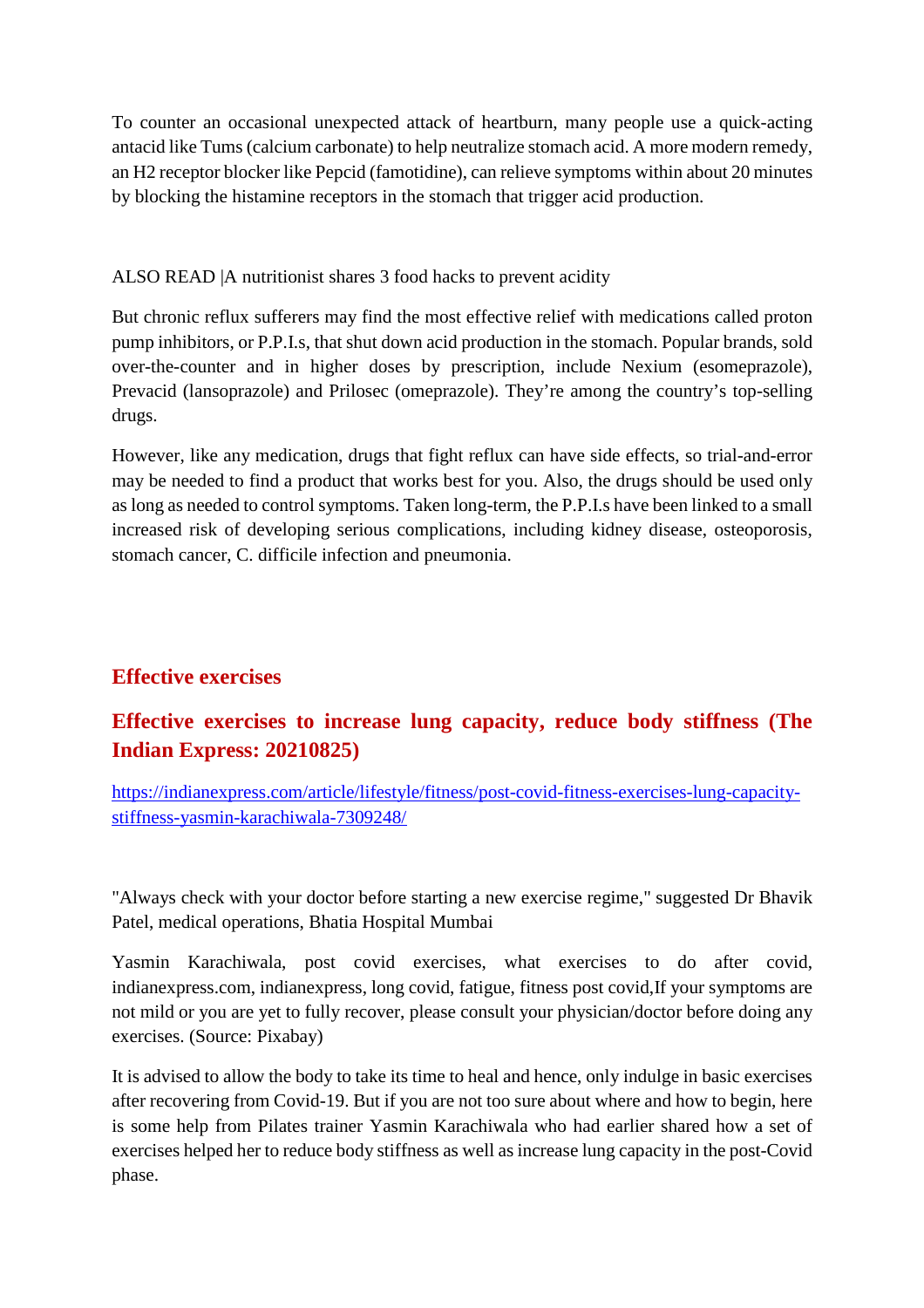"I started these exercises very slowly with low intensity doing only as many reps as my body felt comfortable doing. I was also constantly listening to my body, which is the most important thing any of us can do post-Covid," she said.

She went on to demonstrate the set of exercises that helped her.

#### **Caste counts: On census**

### **Caste counts: On census and partisan political gains (The Hindu: 20210825)**

https://www.thehindu.com/opinion/editorial/caste-counts-the-hindu-editorial-on-census-andpartisan-political-gains/article36088071.ece

A vision for a just India, and not partisan political gains, should inspire a fresh census

The clamour for a fresh caste census is getting louder in the country. Bihar

#### **Coronavirus live updates**

## **Coronavirus live updates | Active cases increase to 3, 22,327(The Hindu: 20210825)**

https://www.thehindu.com/news/national/coronavirus-august-25liveupdatesa/article36091928.ece

An increase of 2,776 cases has been recorded in the active COVID-19 caseload in a span of 24 hours.

India logged 37,593 new coronavirus infections, while the active cases increased marginally to 3,22,327, according to the Union Health Ministry data updated on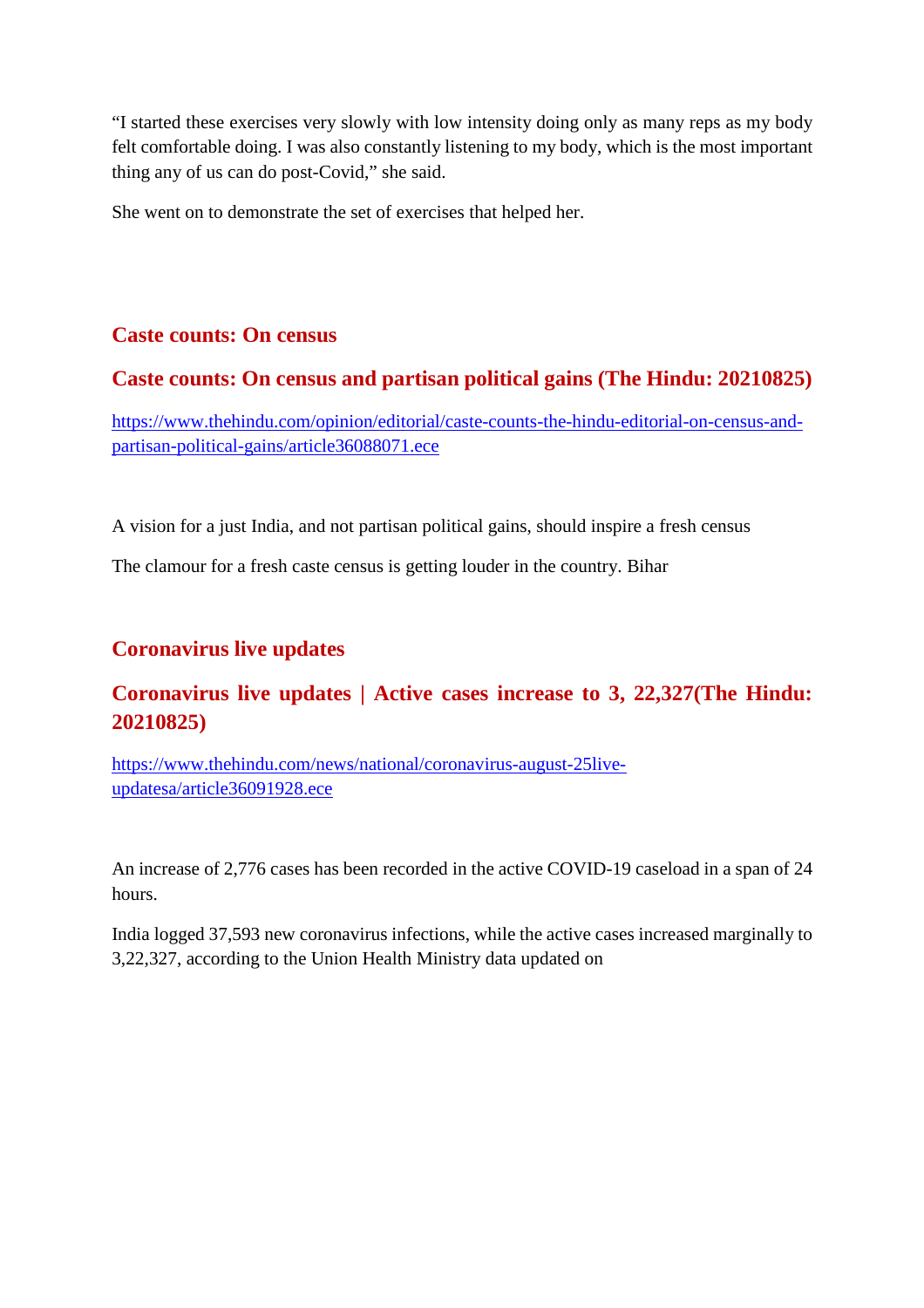#### **Pecan-enriched diet**

#### **Pecan-enriched diet can reduce cholesterol: Study (New Kerala: 20210825)**

A new study has shown that a pecan-enriched diet can improve a person's cholesterol levels. The findings of the study were published in 'The Journal of Nutrition'. Participa-> View it--> https://www.newkerala.com/news/2021/121146.htm

#### **Alcohol**

#### **Alcohol use in young adults is associated with early aging of blood vessels (New Kerala: 20210825)**

https://www.newkerala.com/news/2021/121052.htm

: Study Washington, August 24: Drinking alcohol during adolescence to young adulthood is associated with accelerated arterial stiffening, a precursor to cardiovascular diseas-> View it-- > https://www.newkerala.com/news/2021/121052.htm

#### **Vitamin D deficiency**

## **Guntur university develops low-cost portable paper sensor to measure Vitamin D deficiency (New Kerala: 20210825)**

A University in Guntur has developed a unique paper sensor to measure vitamin D deficiency with high accuracy. It also claims to be the most -> View it--> https://www.newkerala.com/news/2021/121016.htm

#### **Gut bacteria**

## **Study shows gut bacteria, flavonoid-rich foods help improve blood pressure levels (New Kerala: 20210825)**